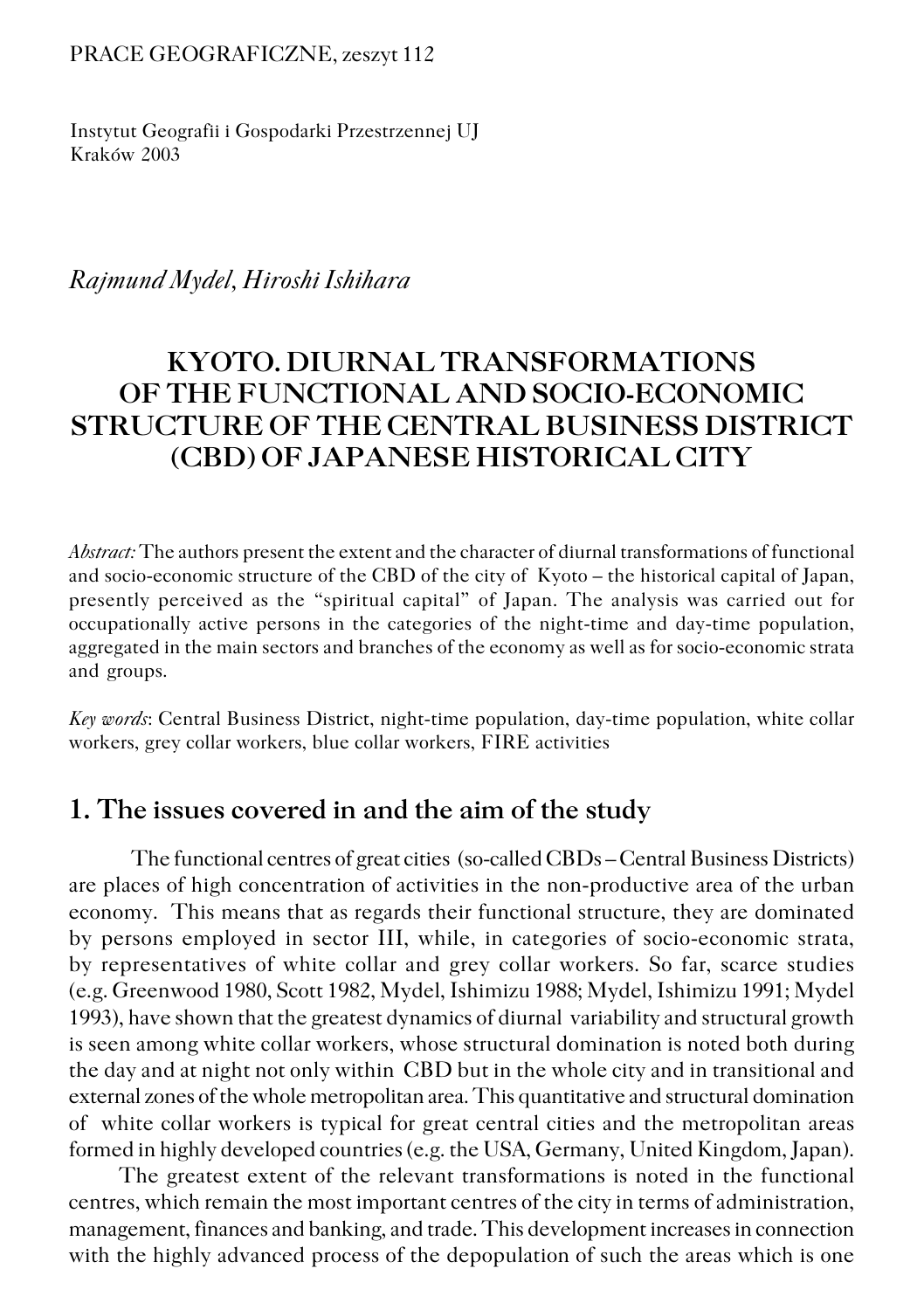of the consequences of the increasing gap between the night−time (N) and day−time (D) population (to the benefit of the latter). Its source is an increasing stream of commuters working in the institutions located in the city−centre, which leads to the fundamental transformation of its functional and socio−economic image. The scale of this process is evidenced by the results of research concerning the centre of Tokyo (Mydel, Ishimizu 1991), where, as a result of a daily increase of the occupationally active population number by as much as 947.2% (from 187.1 thousand. to 1 959,3 thousand), the structural share of white collar workers increases from 43.6% (at night) to 59.1% (during the day). The main source of its is an huge influx of clerical workers (increase  $D/N$  by  $1803.5\%)$ – with a percentage of 21.1% at night and 38.3% during the day).

The functional centre of Kyoto is the management centre of this largest historical city in Japan, where not only is the highest concentration of the heritage is to be found in terms of the old urban infrastructure but also in terms of its functional image. It is connected with the government policy aimed at the preservation of an "urban tissue" and traditional occupations, recognised as a lasting historic heritage of the city and the entire country. Kyoto was founded in 794 (in 1994 it celebrated its 1200th anniversary) and by the late 19th c. (1868) was the imperial capital. After the capital was moved to do (since – Tokyo), Kyoto remained the "spiritual capital" of Japan. Kyoto's CBD consists of two administrative districts (*ku*): Nakagyo−ku and Shimogyo−ku, representing the historical core of Heian-kyo (the name borne by today's Kyoto until 1868).

Kyoto's CBD covers an area of  $14.2 \text{ km}^2$  (2.3% of the total area of the city), in 1995 it has a population of 161.8 thousand (11.0% of the city's total one). Like the other city-centres in Japan, it is subject to a depopulation process, initiated in 1955−1960 (Fig 1.). During the forty years from 1955 to 1995, the population of Kyoto's CBD decreased from 312.7 thousand to 161.8 thousand, i.e. by 51.7%. It brought about a decrease in the share of the district's residential population in the city's total population from 25.6% (1955) to 11.0% (1995). It was accompanied with a differentiation of its night−time (N) and day−time (D) population, which in 1995 reached a level of 91.0% (D/N). Significant disproportions between night−time and day−time populations are typical for the city−centres, and change their functional and socio−economic image, all the more that the main participants of diurnal migrations are persons chiefly representing the category of occupationally active people. At night, Kyoto's CBD has 11.7% of the occupationally active population of the city, whilst during the day this share increases to 27,3% (growth rate D/N of occupationally active reached 163.8% in 1995 – Tab. 1).

The main objective of this study is to investigate the scope and the character of diurnal transformations of the functional and socio−economic structure of the Kyoto CBD. They will be analysed in the categories of basic employment in main sectors and branches economy (functional structure), as well as in socio−economic strata and groups (socio−economic structure) of the occupationally active population. The study has a cognitive asset lying in the fact that these issues concern the centre of a historic city, where the development of modern urban centre functions (including finance, banking and administration) is accompanied by high heritage activities as regards traditional crafts (including artistic ones), commerce and services. The latter function is related to the services provided to 40 million domestic and foreign tourists visiting the city.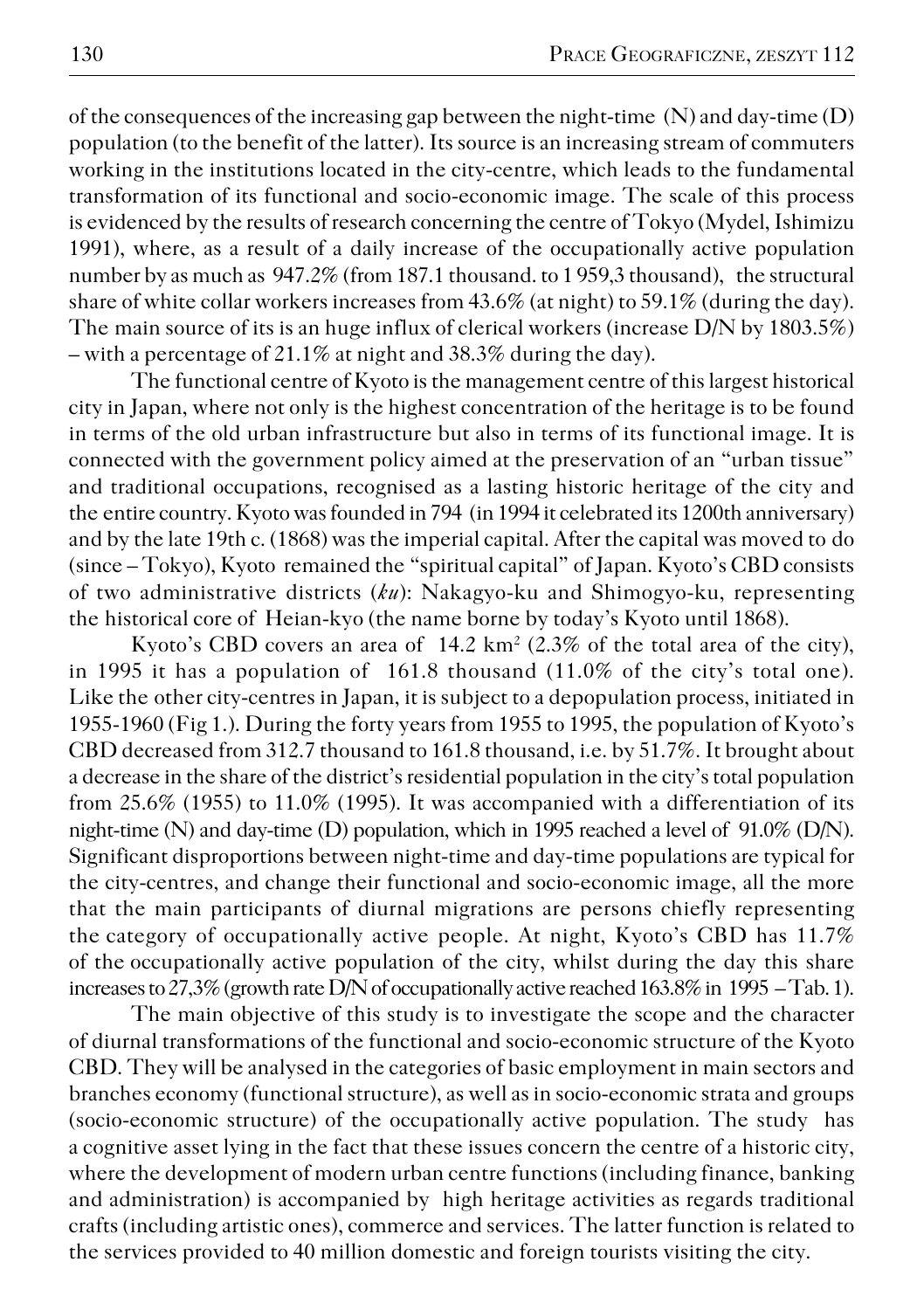

Fig. 1. Demographical development of the Kyoto CBD (1950−1995) Ryc. 1. Zmiany zaludnienia CBD Kyoto (1950−1995)

## **2. Diurnal transformations of the functional structure of the CBD of Kyoto**

As regards its territory, Kyoto's CBD covers most of the old town urban fabric of the oldest Heian−kyo (as of 794). Central offices, banks, industry and commerce enterprises have their headquarters in this area, (particularly concentrated along Oike−dori and Karasuma−dori streets), innumerable commerce and service establishments (often creating complexes of mono−functional sub−districts with popular traditional restaurants, bars, tea−rooms, shops and stalls with artistic craftsware and entertainment spots, such as Kawaramachi−shijo), including the largest departments stores in the city (e.g. Daimaru, Takashimaya, Haikyu, Kintetsu), modern and traditional (*ryokan*) hotels, as well as numerous complexes of historic architecture of the highest historic and architectural value (e.g. the complex of the Niji−jo castle and those of Nishi−Hongan−ji and Higashi−Hongan−ji temples). The important and characteristic spatial and functional elements of the Kyoto CBD are a wide gamut of craft workshops and the ultra−modern centre of commerce, service, culture and entertainment opened in 1997 within the area of Kyoto's main railway station, in the southern part of the CBD. It has become thegreatest commercial attraction of Kyoto, due to the easy transport access, the rich offer of trade, services and entertainment, the modern architecture of the entire complex – and the unique conditions for viewing a panorama of the city (Phot. 1,2,3).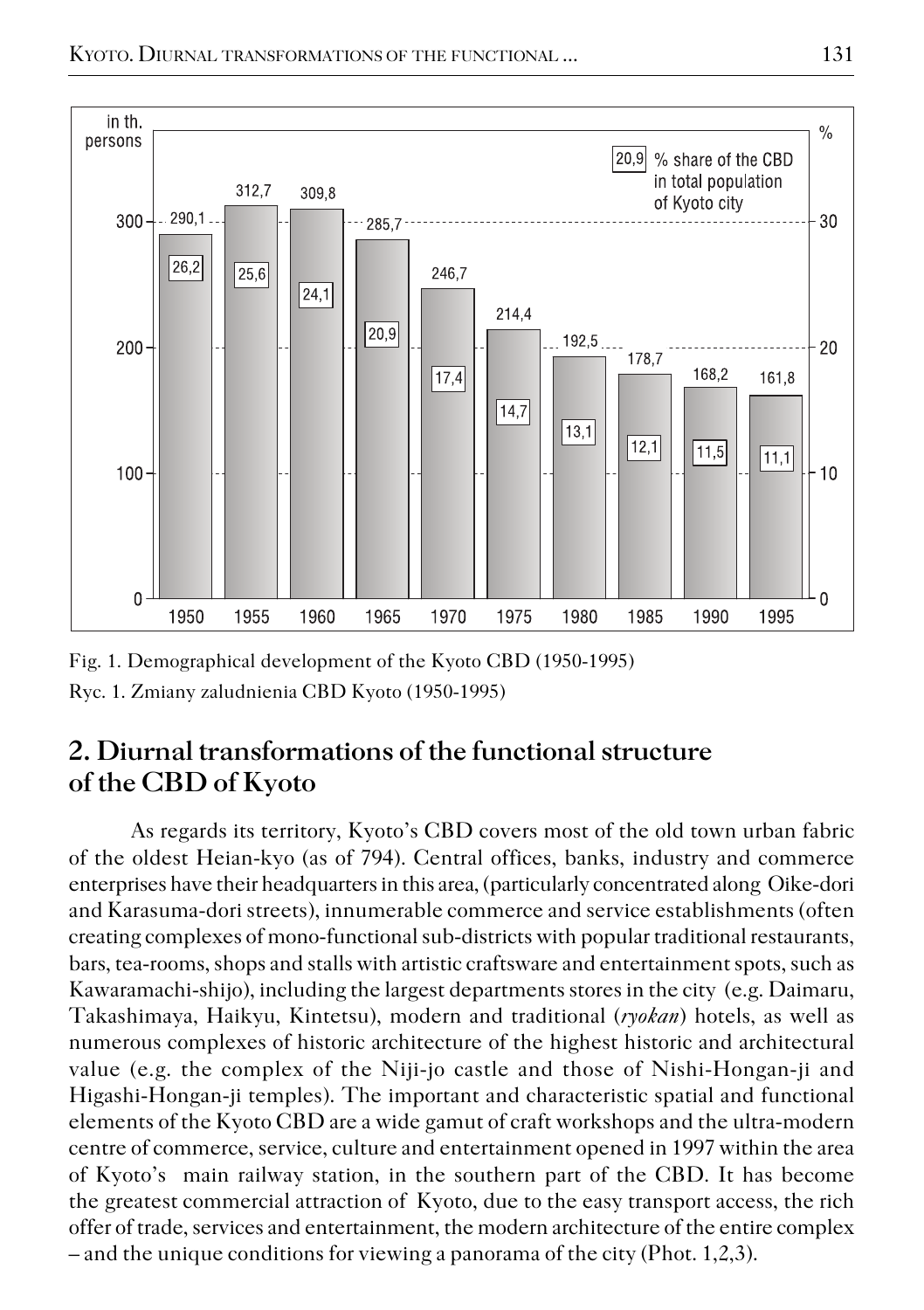The functional centre of Kyoto, the city with a population of 1.46 million, is characterised by a night−time population dominated by those employed in tertiary sector (73.8% of the total of the occupationally active persons). Significant is here the structural balance between commerce (35.2%) and service employees (34.3%), which indicates a special relationship between the places of residence and work. On the other hand, Kyoto's CBD indicates a relatively low percentage (4.3%) of persons employed in the FIRE sector (financing, insurance and real estate), whose presence is currently considered as one of the most important measures of the modernity of the CBD functional structure. No less characteristic is the very high share of persons employed in secondary sector (26.1%), especially in industry (21.3%). Their considerable number in the city−centre is connected with the presence of industrial crafts (including artistic crafts) and typographical services. For example, almost 1/3 of the employed in industry is represented by those working in weavers' workshops (as a rule family businesses), mostly manufacturing cloth from natural silk.

During the day, the number of the occupationally active population of the Kyoto's CBD increases by approx. 165.0% (117.3 thousand). The highest growth rate index (186.5%) is noted for employees of tertiary sector, representing 80.2% of the total of the occupationally active persons. In particular groups of occupations, the highest level of change concerns those employed in finance and insurance (increase D/N by 600.0%), who, together with real estate employees account for 8.5% of the total number of employed in CBD. Practically, this occupational group is decisive for the functional transformation of the centre of Kyoto, as the absolute increase of number of those employed in commerce and services (by 175.0% on the average), is accompanied by a relative standstill of their structural share as compared with the night−time population of the CBD. The employees of secondary sector are clearly less significant during the day (19.7% of the total of the occupationally active), especially those employed in industry (a decrease to 15.9%).

The character of the functional transformations of the night−time and day−time image of Kyoto's CBD may be considered as a typical phenomenon, chiefly because of the clear increase in employment in the FIRE sector. On the other hand, a characteristic feature of Kyoto's CBD is a relatively high share (both at night and during the day) of employees in commerce and service industries, which is connected with an extremely high concentration of establishments providing comprehensive services for both city residents and the above−mentioned 40 million tourists (Tab. 1).

### **3. Diurnal transformations of socio−economic structure of the CBD of Kyoto**

The characteristic domination of commerce and service employees in the occupationally active population of the centre of Kyoto with a relatively high share of those active in industry (mainly in industrial crafts), is directly reflected in thespecific image of its socio−economic structure. Its most characteristic feature is a relatively high share of grey collar workers (35.9%), including commerce employees who constitute the second largest socio−economic group of the "night−time" CBD.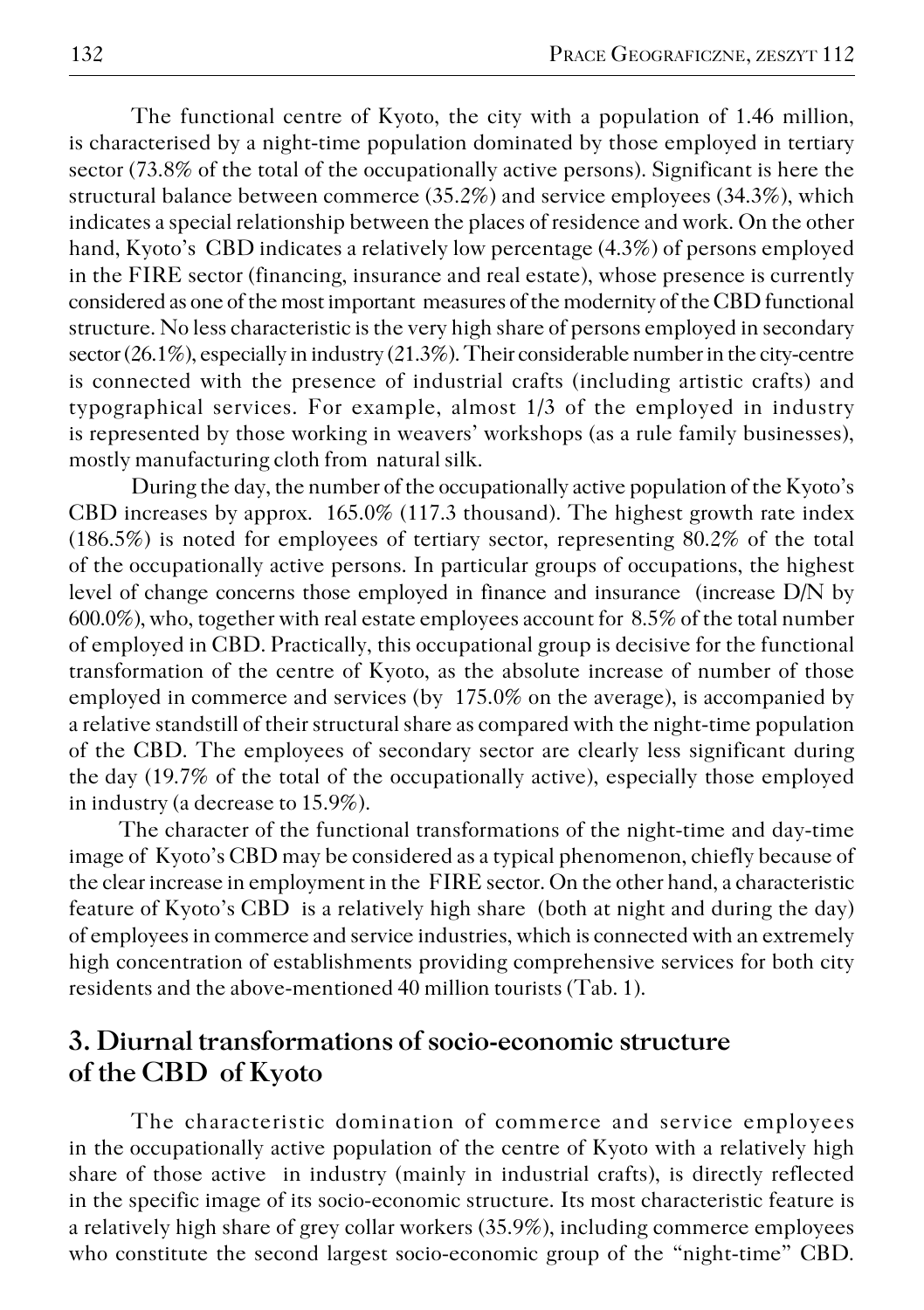| Employment by sectors<br>and main branches<br>of economy |                      | D/N   |                      |               |        |
|----------------------------------------------------------|----------------------|-------|----------------------|---------------|--------|
|                                                          | Nighttime (N)        |       | Day time $(D)$       |               | growth |
|                                                          | Number<br>(in 1,000) | $\%$  | Number<br>(in 1,000) | $\frac{0}{0}$ | (in %) |
| I Sector                                                 | 0.1                  | 0.1   | 0.2                  | 0.1           | 100.0  |
| <b>II</b> Sector                                         | 22.3                 | 26.1  | 44.1                 | 19.7          | 97.8   |
| Industry                                                 | 18.2                 | 21.3  | 355                  | 15.9          | 95.1   |
| Construction                                             | 4.1                  | 4.8   | 8.6                  | 3.8           | 109.8  |
| <b>III</b> Sector                                        | 62.9                 | 73.8  | 108.2                | 80.2          | 186.5  |
| Trade                                                    | 30.0                 | 35.2  | 84.3                 | 37.5          | 181.0  |
| Financing and insurance                                  | 2.2                  | 2.6   | 15.4                 | 6.9           | 600.0  |
| Real estate                                              | 1.5                  | 1.7   | 3.5                  | 1.6           | 133.3  |
| <b>Services</b>                                          | 29.2                 | 34.3  | 77.0                 | 34.2          | 163.7  |
| <b>Total CBD</b>                                         | 85.3                 | 100.0 | 225.0                | 100.0         | 163.8  |

Tab. 1. Diurnal transformations of functional structure of the Kyoto CBD (1995) Tab. 1. Dobowe zmiany struktury funkcjonalnej CBD Kyoto (1995)

\* with persons engaged in electricity, gas, heat and water supply and transport−communication.

*Source:* enumerated by the authors on the basis of: 1995 *Population Census of Japan Vol. 5−2−26,* Labour Forces Status of Population…. Kyoto−fu, Tokyo 1997.

Another significant feature is the relatively low percentage of persons representing thegroup of white collar workers (35.5% of the total of the occupationally active population), who, as a rule, constitute the most numerous group among the city−centre residents of the centres of large cities. It is mainly caused by a low share of those employed in management and administration (only 4.9% of the total of the occupationally active). In this respect, a significant role is played by an especially strong presence of blue collar workers (in terms of their actual number and structural share – 28.3%). They consist of both qualified and non−qualified workers who actually form the largest of all socio−economic groups of the city centre. The above−quoted facts clearly confirm the distinct specificity of the social structure of the population of the centre of the discussed Japanese historic city. It is rooted in the above−mentioned strong heritage of the traditional crafts and services (actively supported by state authorities) connected with the dynamic growth of the most modern forms of commercial and service activities (large department stores and exclusive shops, restaurants, night clubs etc.) As indicated, the poor presence of management and administration employees in Kyoto's CBD is to a large extent due to the proximity of Osaka, Japan's second−largest administrative and economic (also financial) centre after that of Tokyo.

The no less characteristic image of the socio−economic structure represents Kyoto's CBD during the day, when white collar and grey collar workers represent respectively 40.0% of the total occupationally active population. The significance of blue collar workers at that time is significantly lower (20.0%), and their growth rate index D/N (85.5%) is the lowest among all social groups of the centre. Despite this fact, their structural share is relatively high.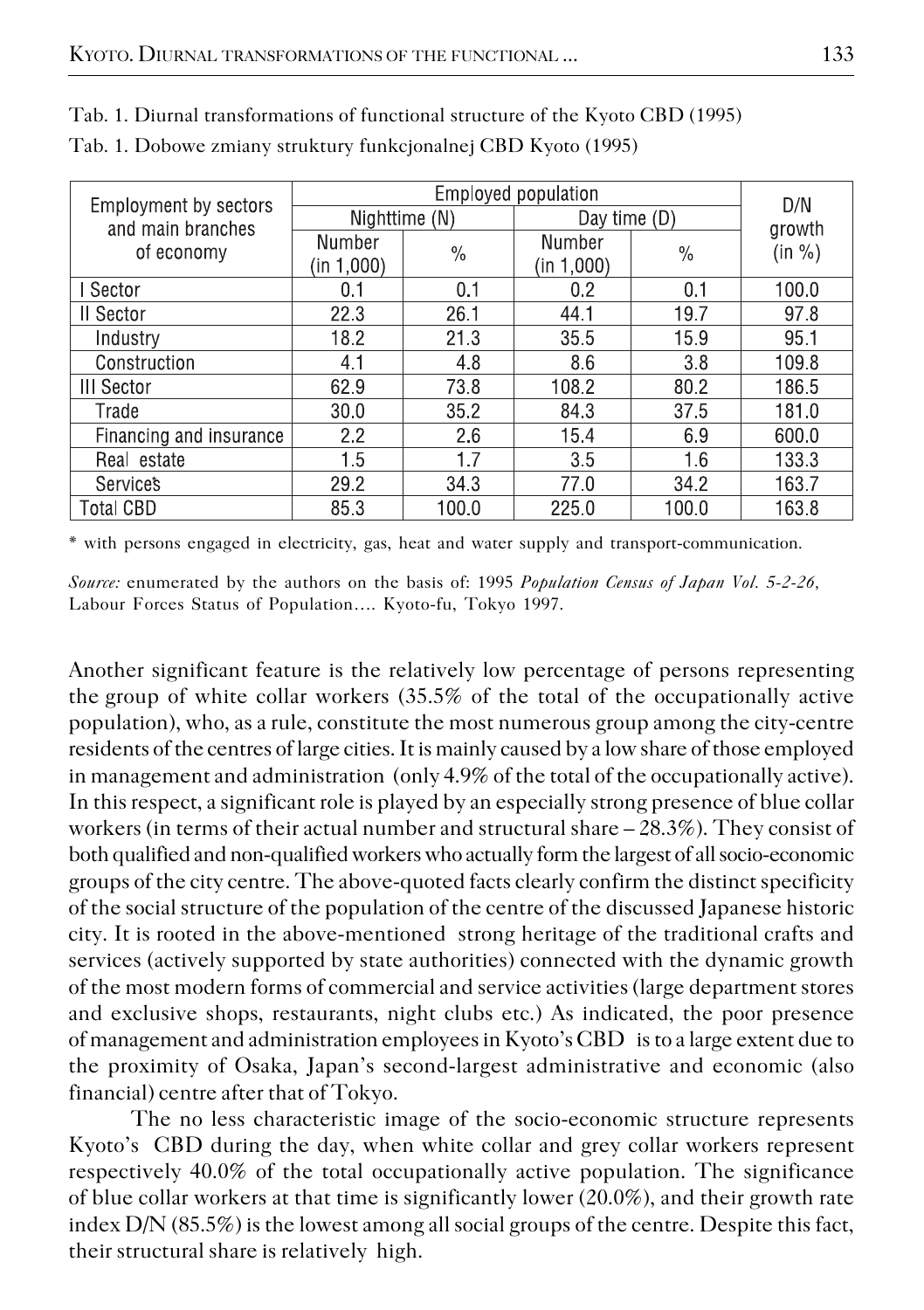The highest growth rate index is noted for clerical workers (D/N=242.6%), who account for only 24.7% of the total occupationally active population. Similarly, a relatively low share (5.4%) is noted for higher−rank officials of administration and management. Especially significant is the fact that the share of commerce employees is very high (27.8%) and they represent the most numerous socio−economic group of Kyoto's CBD population during the day−time. Considering also significant presence of service employees (11.8% of the total occupationally active population), the Kyoto's CBD appears to be an area with extraordinarily strong commerce and service activities, developed practically in parallel with management, administration and financial functions (Tab. 2).

Tab. 2. Diurnal transformations of socio−economic structure of the Kyoto CBD (1995) Tab. 2. Dobowe zmiany struktury społeczno−ekonomicznej CBD Kyoto (1995)

|                                    | Employed population | D/N   |                |               |          |
|------------------------------------|---------------------|-------|----------------|---------------|----------|
| Socio-economic strata and groups   | Nighttime (N)       |       | Day time $(D)$ |               | growth   |
|                                    | Number              | $\%$  | Number         | $\frac{0}{0}$ | $(in\%)$ |
|                                    | (in 1,000)          |       | (in 1,000)     |               |          |
| White Collar Workers               | 30.7                | 35.8  | 90.6           | 40.4          | 195.1    |
| Professional and technical workers | 10.3                | 12.0  | 22.9           | 10.3          | 122.3    |
| Managers and officials             | 4.2                 | 4.9   | 12.2           | 5.4           | 190.5    |
| Clerical workers                   | 16.2                | 18.9  | 55.5           | 24.7          | 242.6    |
| Grey Collar Workers                | 30.8                | 35.9  | 89.0           | 39.6          | 189.0    |
| Sales workers                      | 19.3                | 22.5  | 62.4           | 27.8          | 223.3    |
| Service workers                    | 11.5                | 13.4  | 26.6           | 11.8          | 131.3    |
| <b>Blue Collar Workers</b>         | 24.2                | 28.3  | 44.9           | 20.0          | 85.5     |
| Skilled workers and labourers      | 24.2                | 28.3  | 44.9           | 20.0          | 85.5     |
| <b>Total CBD</b>                   | 85.7                | 100.0 | 224.5          | 100.0         | 162.0    |

*Source:* enumerated by the authors on the basis: *1995 Population Census of Japan. Analytic Series No 7. Commuting Population*, Tokyo 1998

### **4. Conclusions**

In the light of the research which was carried out, it should be stated that the centre of the city of Kyoto, the largest and the most important historic urban centre in Japan (in a broader context as the centre of a historic city) has a specific functional and socio−economic structure, both as regards its night−time and day−time population. First and foremost, it is expressed with a specific time−related "over−representation" of the structural share of commerce and service employees and the industrial ones; in socio−economic categories this translates into the significant presence of grey collar and blue collar workers. In the relatively very low structural presence of white collar workers, the clear deficit of office staff and higher−rank officials of administration and management is noted. The structural distinctiveness of Kyoto's CBD can best be seen when compared with the centre of Tokyo, where as much as 59.1% of the occupationally active persons during the day−time are white collar workers, and the greatest socio− economic group is that of office staff, accounting for 37.1% of all the employed (1995).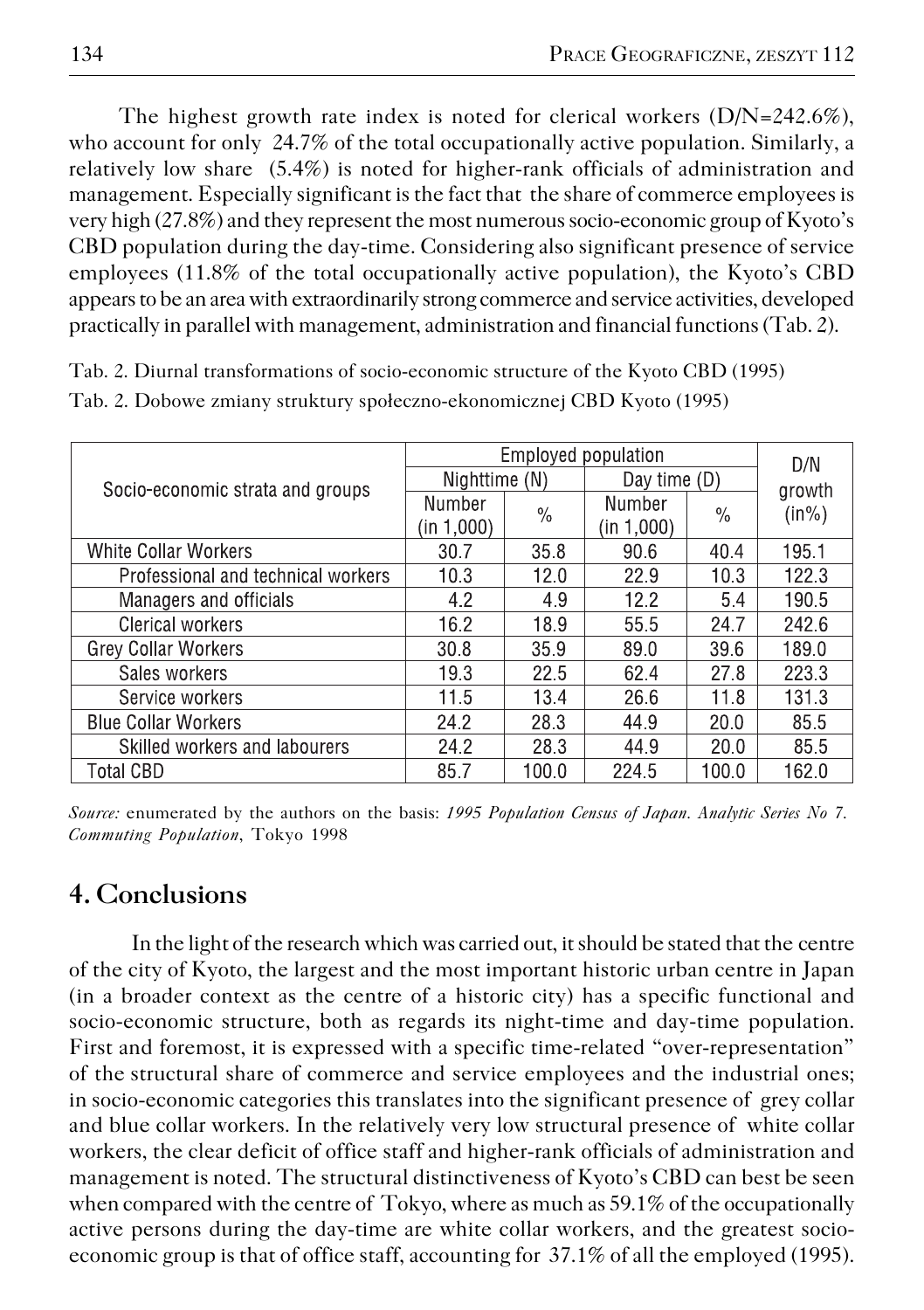#### **References**

- Fujioka K., 1970, *Historical Development of Japanese Cities, Japanese Cities: A Geographical Approach*, Special Publication 2, The Association of Japanese Geographers, Tokyo, 13−16.
- Greenwood M.J.,1980, *Metropolitan Growth and the Intrametropolitan Location of Employment, Housing and Labour Force,* Review of Economics and Statistics, 42, 491−501.
- Mydel R., Ishimizu T., 1988, *Evolution of Socio−Economic Structure of Japan' s Metropolitan Areas,* Scientific Reports Jagiellonian University, Geographical Studies, No 79, Kraków, 113.
- Mydel R., Ishimizu T., 1991, *Diurnal Transformations of Socio−Economic Structure of the Tokyo CBD*, Scientific Reports Jagiellonian University, Geographical Studies, 87, Kraków, 107−117.
- Mydel R., 1993, *Diurnal Transformations of Demographical and Social Space of Tokyo*, Scientific Reports Jagiellonian University, Geographical Studies, 93, Kraków, 113.
- Mydel R., Ishihara H., 2002, *Kioto. Japońskie miasto historyczne. Zróżnicowanie demograficznej, funkcjonalnej i społeczno−ekonomicznej przestrzeni*, Instytut Geografii i Gospodarki Przestrzennej UJ, Monografia, 19, Kraków
- Scott A.J.,1982*, Production System Dynamics and Metropolitan Development*, Annals Association American Geographers, 72, 2, New York, 185−200.
- Takahashi S.,1995, *Japanese Ancient Cities,* Tokyo.

Uemura Y., Ueno H., 1999, *Kyoto chizu monogatari* (Kyoto Told by Maps), Koko−shoin, Tokyo.

- *1995 Population Census of Japan*, 3−2−26, *Labour Force Status Population, Industry (Major Groups) of Employed Persons, Kyoto−fu*, Statistics Bureau, Management and Coordination Agency, Government of Japan (SB MCA GJ), Tokyo 1997.
- *1995 Population Census of Japan*, 4−2−26, *Occupation (Major Groups) of Employed Persons, Types of Household*, *Kyoto−fu*, SB MCA GJ, Tokyo 1998.
- *1995 Population Census of Japan*, 6−2−26, *Population by Place of Work or Schooling, Sex and Age of Population, Industry (Major Groups) of Employed Persons, Kyoto−fu*, SB MCA GJ, Tokyo 1997.

# **Kioto. Dobowe przemiany funkcjonalnej i społeczno−ekonomicznej struktury centrum (CBD) japońskiego miasta historycznego**

#### **Streszczenie**

Funkcjonalne centrum (CBD) historycznego miasta Kioto (założ. w 794 pod nazwą Heian−kyo) tworzą dwie dzielnice administracyjne: Nakagyo−ku i Shimogyo−ku o łącznej pow. 14,2 km<sup>2</sup> (2,3% pow. miasta), zamieszkałe przez 161,8 tys. osób (11,1% ogółu ludności Kioto). Reprezentujące ośrodek dyspozycyjny miasta w zakresie zarządzania i administracji oraz finansów i handlu, notuje bardzo wysoki stopień historycznego dziedzictwa zarówno w zakresie struktur przestrzennych jak i funkcjonalnych. Związane jest to zasadniczo z faktem rządowej ochrony jego staromiejskiej tkanki urbanistycznej oraz tradycyjnych zawodów (głównie w ramach rzemiosła przemysłowego i artystycznego).